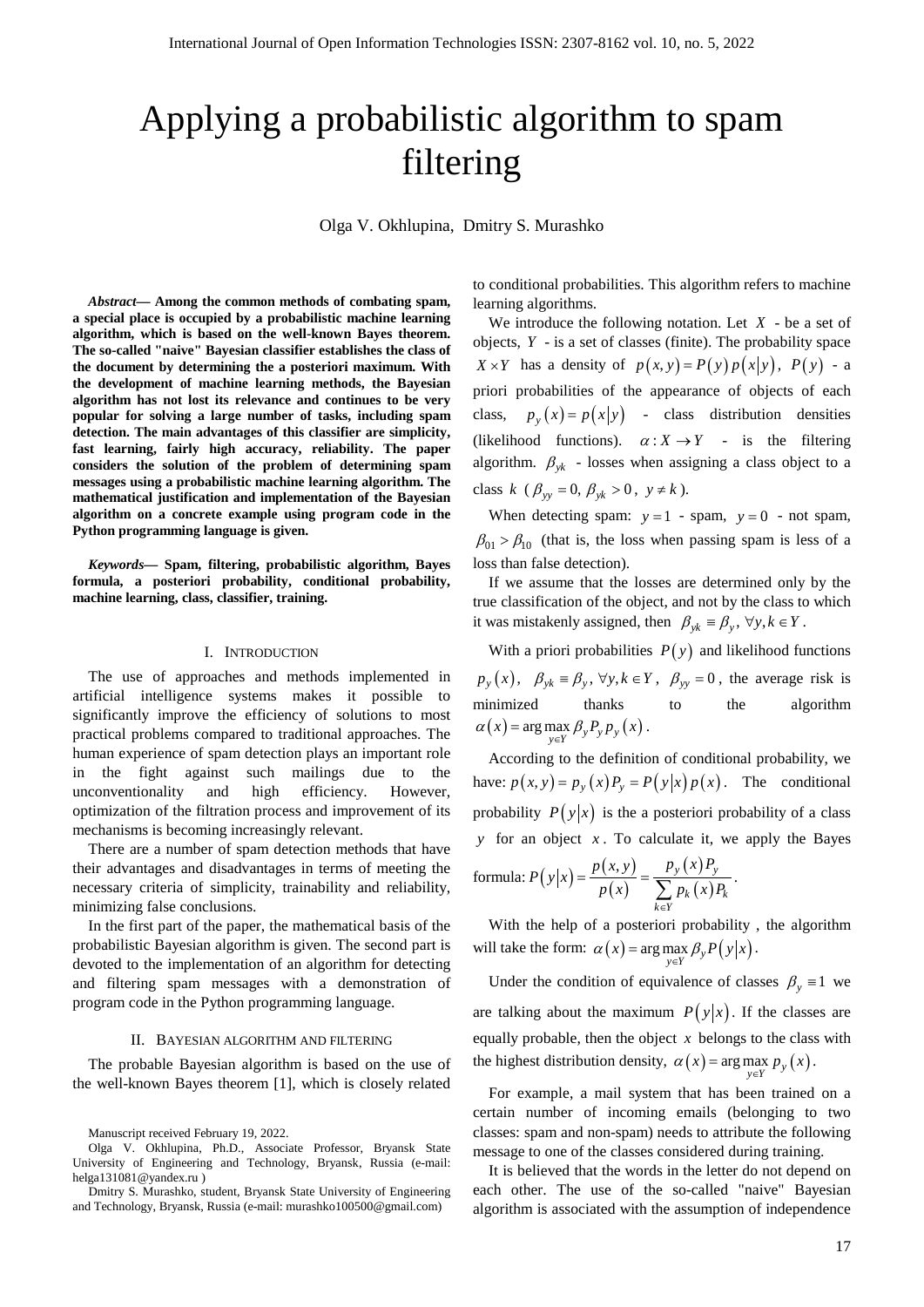and equal possibility of all the parameters under consideration. It should be noted that these assumptions, which are not entirely correct in practice, justify themselves in practical application. Hence the "naivety" of the algorithm.

 $P(y|x)$  calculated by the Bayes formula for each class (by creating frequency tables for all objects (relative to the desired result), from which likelihood tables are created). The class with the highest  $P(y|x)$  and is the desired one.

## III. ALGORITHM IMPLEMENTATION

Here is an example of the implementation of the Bayesian algorithm.

Let the system be offered the following messages as a training sample (see Table 1):

|                            | Table 1                    |  |
|----------------------------|----------------------------|--|
| Spam                       | Not spam                   |  |
| Laptops at a bargain price | There will be a conference |  |
|                            | tomorrow                   |  |
| Sale! Order a bike and get | Order skates and a bike    |  |
| headphones as a gift       |                            |  |

As a spam message to be checked, we will select the following message: "Skates are presented on the website. Order one pair and a bike."

We will perform mathematical calculations and carry out verification using the program code.

To calculate the probabilities , we use the formula *n* β  $\frac{+n}{+N}$ ,  $\beta$  - smoothing parameter (let's put it equal to 1),

*V N* β *n* - the number of hits of a word in a class document, *N* -

the number of words of the class document, *V* - the size of the training sample.

Let's enter the data in Table 2:

|                                  |            |                |                  |                 | 1 avit 2        |
|----------------------------------|------------|----------------|------------------|-----------------|-----------------|
|                                  | Words      | Getting        | Getting          | The             | The             |
|                                  |            | into the       | into the         | probability of  | probability of  |
|                                  |            | "Spam          | "Not             | getting<br>into | getting<br>into |
|                                  |            | " class        | spam"            | "Spam"          | "Not spam"      |
|                                  |            |                | class            |                 |                 |
|                                  | laptops    | 1              | $\theta$         |                 |                 |
|                                  | bargain    | 1              | $\Omega$         |                 |                 |
|                                  | price      | $\mathbf{1}$   | $\theta$         |                 |                 |
|                                  | sale       | 1              | $\theta$         |                 |                 |
| The words of the training sample | order      | 1              | 1                | $(1+1)/(13+9)$  | $(1+1)/(13+6)$  |
|                                  | bike       | $\mathbf{1}$   | 1                | $(1+1)/(13+9)$  | $(1+1)/(13+6)$  |
|                                  | get        | $\mathbf{1}$   | $\theta$         |                 |                 |
|                                  | headphones | $\mathbf{1}$   | $\theta$         |                 |                 |
|                                  | gift       | 1              | $\mathbf{0}$     |                 |                 |
|                                  | tomorrow   | $\theta$       | 1                |                 |                 |
|                                  | will be    | $\theta$       | 1                |                 |                 |
|                                  | conference | $\theta$       | 1                |                 |                 |
|                                  | skates     | $\theta$       | 1                | $(1+0)/(13+9)$  | $(1+1)/(13+6)$  |
|                                  | pair       | $\theta$       | $\theta$         | $(1+0)/(13+9)$  | $(1+0)/(13+6)$  |
|                                  | website    | $\theta$       | $\theta$         | $(1+0)/(13+9)$  | $(1+0)/(13+6)$  |
|                                  | are        | $\overline{0}$ | $\Omega$         | $(1+0)/(13+9)$  | $(1+0)/(13+6)$  |
|                                  | presented  |                |                  |                 |                 |
|                                  | one        | $\overline{0}$ | $\boldsymbol{0}$ | $(1+0)/(13+9)$  | $(1+0)/(13+6)$  |
|                                  |            |                |                  |                 |                 |

We get the following result for the "Spam" class:

 $\frac{2}{4} \cdot \frac{1}{22} \cdot \frac{1}{22} \cdot \frac{1}{22} \cdot \frac{2}{22} \cdot \frac{1}{22} \cdot \frac{2}{22} \cdot \frac{2}{22} = \frac{1}{1247178944} = 8,01809560E - 10$ For "Not Spam":

 $\frac{2}{4} \cdot \frac{1}{19} \cdot \frac{1}{19} \cdot \frac{2}{19} \cdot \frac{2}{19} \cdot \frac{1}{19} \cdot \frac{1}{19} \cdot \frac{2}{19} = \frac{16}{3575486956} = 4,47491494E - 9$ 

We are implementing the task in the Python programming language.

As a result of the program, we get weights equal to (see Table 3, Fig. 1):

|          | Table 3  |
|----------|----------|
| Spam     | Not spam |
| 8.01E-10 | 4.47E-09 |

:\Python39\python.exe C:/Projects/SpamLearn/main.p Веса: спам - 8.018095597354795е-10, не спам - 4.474914940788836е-09 Не спам

Fig. 1. The result of the program

Since the weights of the "Spam" class are less than the weights of the "Not spam" class, we can conclude that the message is not spam, which is confirmed by the program.

## Program listing:

```
# the library from which the list of 
punctuation marks is taken
from string import punctuation
# the library from which the list of 
"stop words" is taken
from stop_words import get_stop_words
```
spam\_line = ['Laptops at a bargain price  $^{\prime}$ ,

'Sale! Order a bike and get

```
headphones as a gift']
# a list with "non-spam messages"
not_spam_line = ['There will be a 
conference tomorrow',
                   'Order skates and a
```
bike']

 $Table 2$ 

# spam verification message search\_spam\_line = 'The site presents skates. Order one pair and a bike'

# a function for formatting a message (accepts a string, returns a tuple) def clear\_line(*line\_clearing*: str) -> tuple:

 # the whole string is converted to lowercase

line\_clearing =

*line\_clearing*.lower() # we go through the list of

punctuation marks for i in punctuation:

 # replacing the punctuation mark with "emptiness"

line\_clearing =

*line\_clearing*.replace(i, '') # splitting the string into a list of words list\_words = *line\_clearing*.split()

 # let's go through the list of "stop words"

for i in get\_stop\_words('ru'):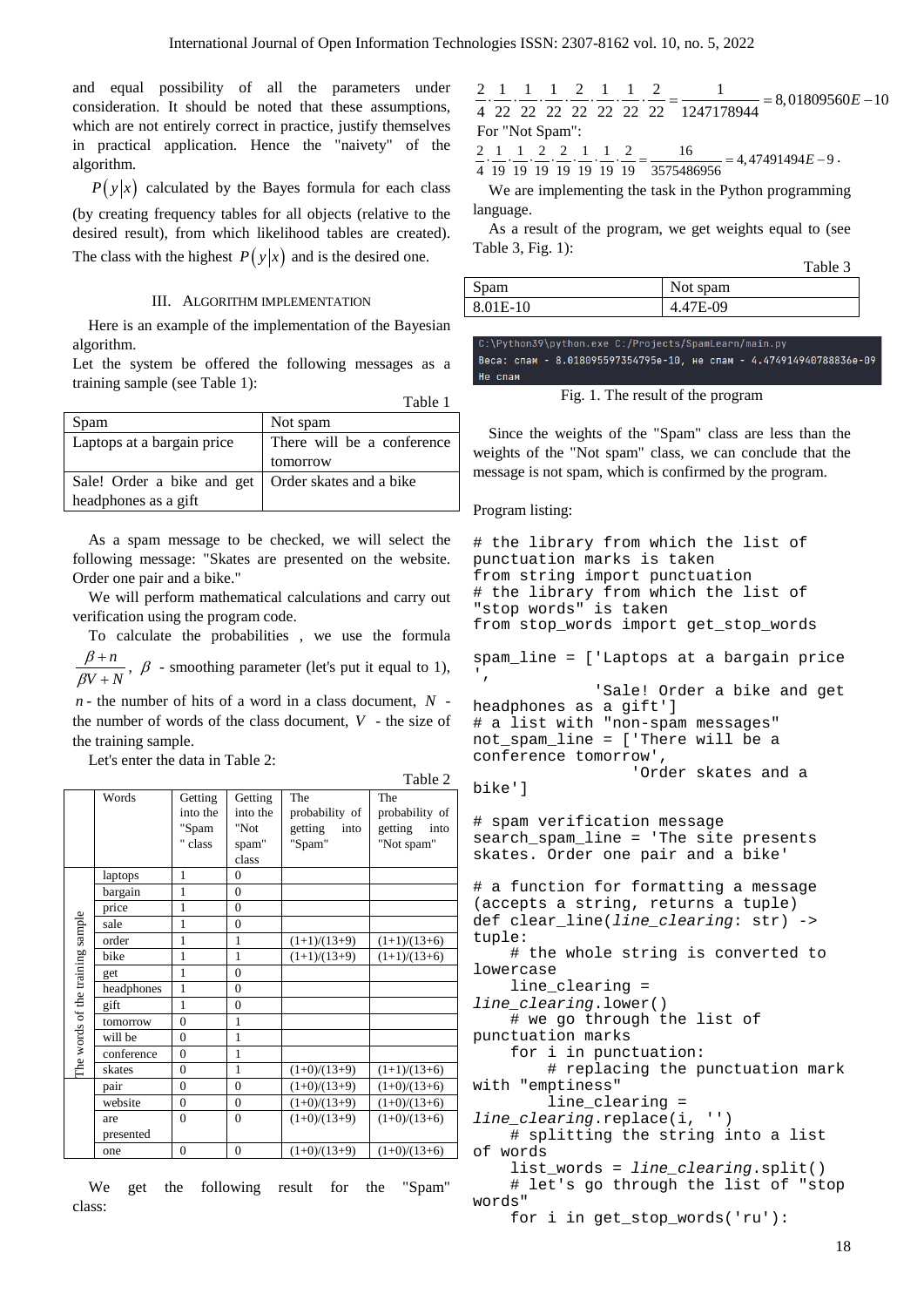# if a word is found in the list of ready-made words if i in list\_words: # removing a word from the list list\_words.remove(i) # returning the tuple of the finished list return tuple(list\_words) # spam check function (accepts string and dictionary, returns boolean value) def check\_spam(*line\_check*: str, *table\_info*: dict) -> bool: # weights "spam" and "not spam" result =  $[1, 1]$  # the number of words from the training sample, # the number of words included in "spam" and "not spam" count = [0, 0, 0] ### filling in count ### # passage through all the "spam" elements for i in *table\_info*['spam']: # adding the number of "meetings" to the total counter  $count[0] +=$ *table\_info*['spam'][i] # adding the number of "interruptions" to the local "spam" counter  $count[1] +=$ *table\_info*['spam'][i] # passing through the "not spam" elements" for i in *table\_info*['not\_spam']: # if the item is not in "spam" if i not in *table\_info*['spam']: # adding the number of "meetings" to the total counter  $count[0] +=$ *table\_info*['not\_spam'][i] # adding the number of "meetings" to the local "not spam" counter" count $[2]$  += *table\_info*['not\_spam'][i] # passing through all the final words of the test string after formatting for i in clear\_line(*line\_check*): # if the word is not in "spam" if i not in *table\_info*['spam']: # adding a word with a meaning 0 *table\_info*['spam'][i] = 0 # if the word is not in "not spam" if i not in *table\_info*['not\_spam']: # adding a word with a meaning 0 *table\_info*['not\_spam'][i] = 0 # smoothing parameter  $a = 1$  # we change the weights according to the formula

result[0]  $*=(a +$ *table\_info*['spam'][i]) / (a \* count[0] + count[1]) result[1]  $*=(a +$ *table\_info*['not\_spam'][i]) / (a \*  $count[0] + count[2])$  result[0] \*= *table\_info*['count\_in\_spam'] / (*table\_info*['count\_in\_spam'] + *table\_info*['count\_in\_not\_spam']) result $[1]$  \*= *table\_info*['count\_in\_not\_spam'] / (*table\_info*['count\_in\_spam'] + *table\_info*['count\_in\_not\_spam']) # debugging information about the balance status print('Weight: spam - %s, not spam - %s' % (result[0], result[1])) # if the weights "spam" are greater than the weights "not spam" if result[0] > result[1]: # return true (spam) return True # otherwise, if "not spam" is more "spam" else: # return false (not spam) return False # a function for "learning" (accepts a list of "spam" and a list of "not spam", returns a dictionary) def learn\_spam(*spam*: list, *not\_spam*: list) -> dict: # creating a "blank sheet" of the dictionary dict\_words =  $\{ 'spam': \{ }$ ,  $'$ not\_spam':  $\{\}$ , 'count\_in\_spam': 0, 'count\_in\_not\_spam': 0} # buffer lists for words spam\_words, not\_spam\_words =  $[]$ ,  $[]$  # going through the "spam" list" for i in *spam*: # combining the formatting result into a single list spam\_words.extend(clear\_line(i)) # passing through the "spam" buffer list for i in spam\_words: # adding to the effective dictionary in the dictionary "spam" # the word and as a value - the number of repetitions dict\_words['spam'][i] = spam\_words.count(i) # going through the "not spam" list for i in *not\_spam*: # combining the formatting result into a single list not\_spam\_words.extend(clear\_line(i)) # passing through the buffer list "not spam" for i in not\_spam\_words: # adding to the effective dictionary in the dictionary "not spam" # the word and as a value - the number of repetitions dict\_words['not\_spam'][i] =